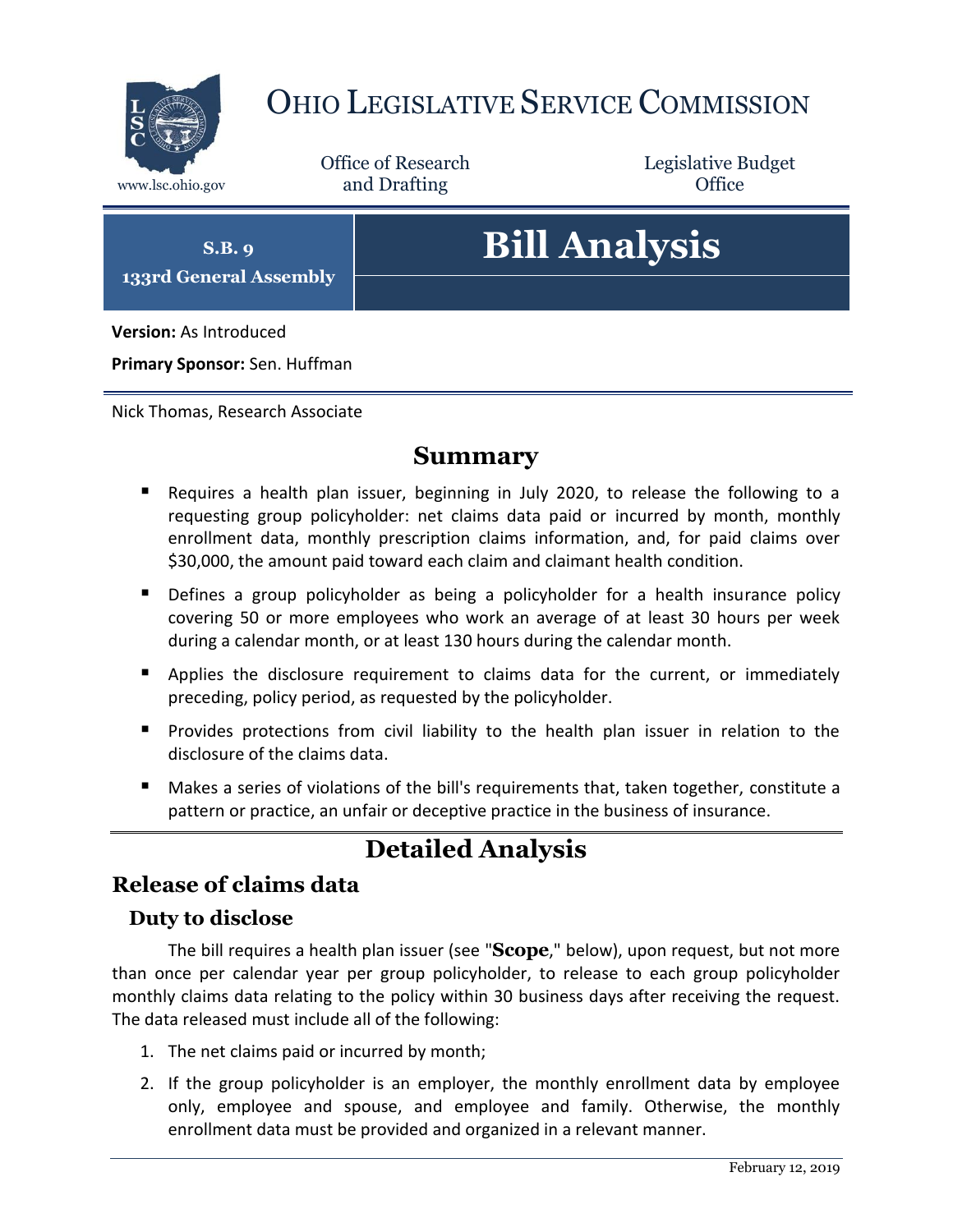- 3. Monthly prescription claims information; and
- 4. Paid claims over \$30,000, including a claim identifier other than the name and date of the occurrence, the amount paid toward each claim, and claimant health condition or diagnosis.

The claims data must be for the current, or immediately preceding, policy period, as requested by the policyholder. $1$ 

#### **Protections of the health plan issuer**

A health plan issuer that discloses claims data under the bill may condition disclosure on an agreement that releases the health plan issuer from civil liability regarding the use of the data. Furthermore, the bill stipulates that a health plan issuer is also absolved of civil liability relating to subsequent use of the data. By authorizing disclosure of data, the bill does not authorize disclosure of the identity of a particular covered individual or any particular health insurance claim, condition, or diagnosis in violation of federal or state law.<sup>2</sup>

The bill entitles a group policyholder to receive protected information only after an authorized representative of the group policyholder certifies that (1) the health plan documents comply with federal laws and regulations relating to disclosures<sup>3</sup> and (2) the policyholder will safeguard and limit the disclosure of protected health information (individually identifiable health information). A group policyholder that fails to provide the appropriate certification is not entitled to receive protected health information described in (4) above, but may receive a report of claim information described in  $(1)$ ,  $(2)$ , and  $(3)$ , above.<sup>4</sup>

#### **Enforcement**

A health plan issuer that commits a series of violations of these requirements that, taken together, constitute a practice or pattern is deemed to have engaged in an unfair and deceptive act or practice in the business of insurance and is subject to sanctions under Ohio Insurance Law.<sup>5</sup>

#### **Disclosure of other information**

The bill specifies that it does not prohibit a health plan issuer from disclosing additional claims information beyond what the bill requires. $6$ 

The bill exempts disclosures made in accordance with the bill to a group policyholder from the prohibition against an insurance institution, agent, or insurance support organization

3 See **Comment**, below.

 $^6$  R.C. 3901.89(I).

 $\overline{a}$ 

 $^{1}$  R.C. 3901.89(A)(2) and (B).

 $2^2$  R.C. 3901.89(C), (D), and (E).

 $^4$  R.C. 3901.89(F) and (G) and 45 C.F.R. 160.103 and 164.504(f), not in the bill.

 $^5$  R.C. 3901.89(H).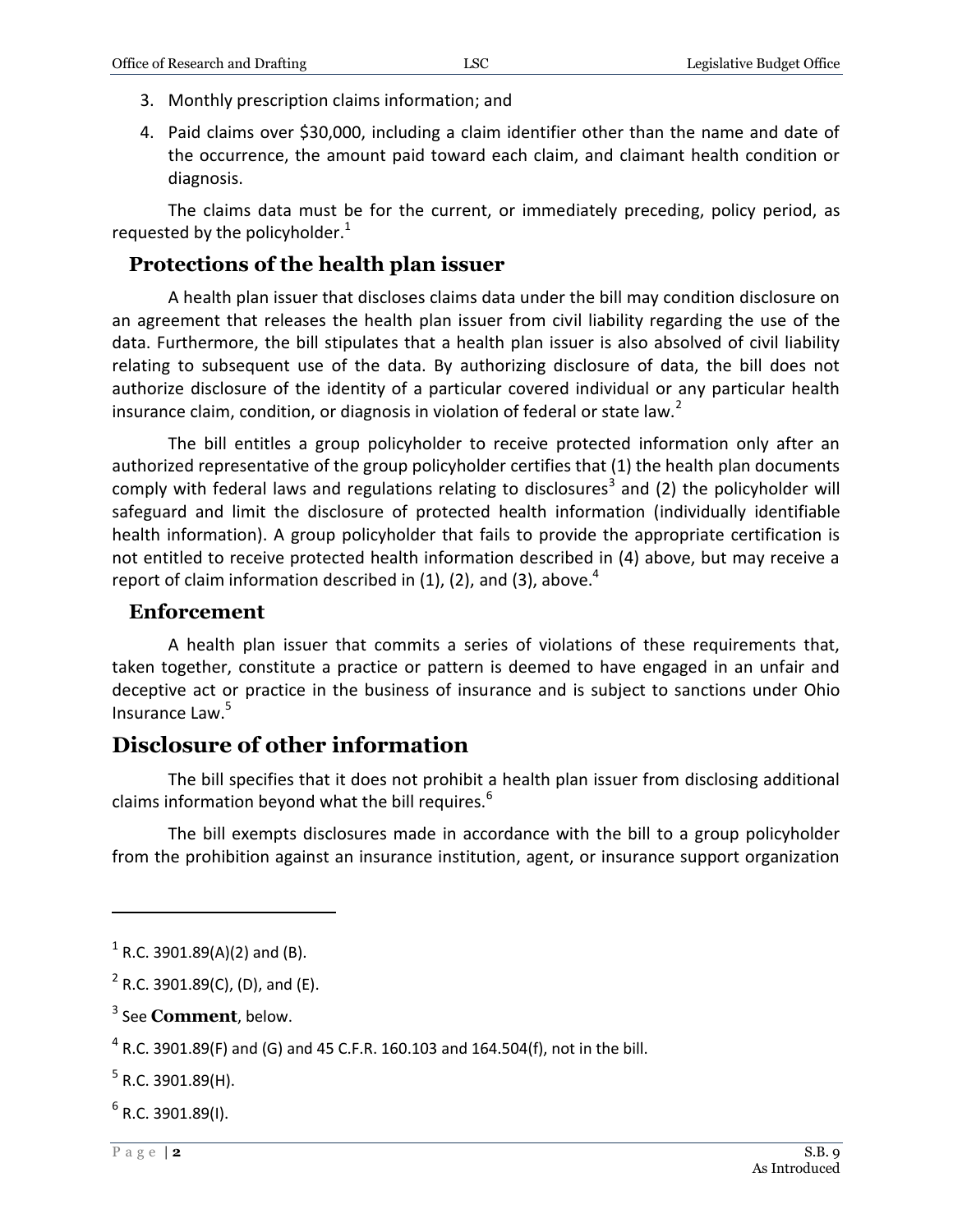disclosing personal or privileged information collected or received in connection with an insurance transaction.<sup>7</sup>

#### **Scope**

A "health plan issuer" under the bill is an entity subject to Ohio Insurance Laws or the Superintendent of Insurance's jurisdiction that contracts, or offers to contract, to provide, or pay for, health care services under a health benefit plan. In addition to a sickness and accident insurer, health insuring corporation, fraternal benefit society, self-funded multiple employer welfare arrangement, and nonfederal, government health plan, the bill applies to a third party administrator to the extent that the benefits that it administers are subject to Ohio Insurance Laws and Rules or the Superintendent's jurisdiction.<sup>8</sup>

Additionally, a "group policyholder" is a policyholder for a health insurance policy covering 50 or more employees who work an average of at least 30 hours per week during a calendar month, or at least 130 hours during a calendar month. The term includes the authorized representative of the group policyholder<sup>9</sup>

#### **Effective date**

The bill takes effect July 1, 2020. $^{10}$ 

#### **Comment**

The bill raises questions with regard to its interaction with the Federal Health Insurance Portability and Accountability Act of 1996 (HIPAA). HIPAA's privacy rule prohibits covered entities from disclosing protected health information. Generally speaking, HIPAA prohibits disclosures of protected health information to third parties unless those disclosures are made in relation to treatment, payment, or health care operations.<sup>11</sup> It is unclear whether the disclosures made to an employer required by the bill would fall under any of these categories. Furthermore, federal rules prescribe only two situations in which the disclosure of protected health information from a health plan issuer to a plan sponsor is explicitly authorized:

- To obtain premium bids from health plans for providing health insurance;
- To modify, amend, or terminate the group health plan.<sup>12</sup>

Note, however, that the HIPAA privacy rule does not apply to information that does not identify or provide a reasonable basis to identify an individual.<sup>13</sup> Accordingly, if a health plan

 $\overline{a}$ 

 $13$  45 C.F.R. 164.502(d)(2).

 $7$  R.C. 3904.13(O).

 $^8$  R.C. 3901.89, by reference to R.C. 3922.01(P), not in the bill.

 $^{9}$  R.C. 3901.89(A)(1) and (2).

<sup>&</sup>lt;sup>10</sup> Section 3.

 $11$  45 C.F.R. 164.502(a).

 $12$  45 C.F.R. 164.504(f)(1)(ii).